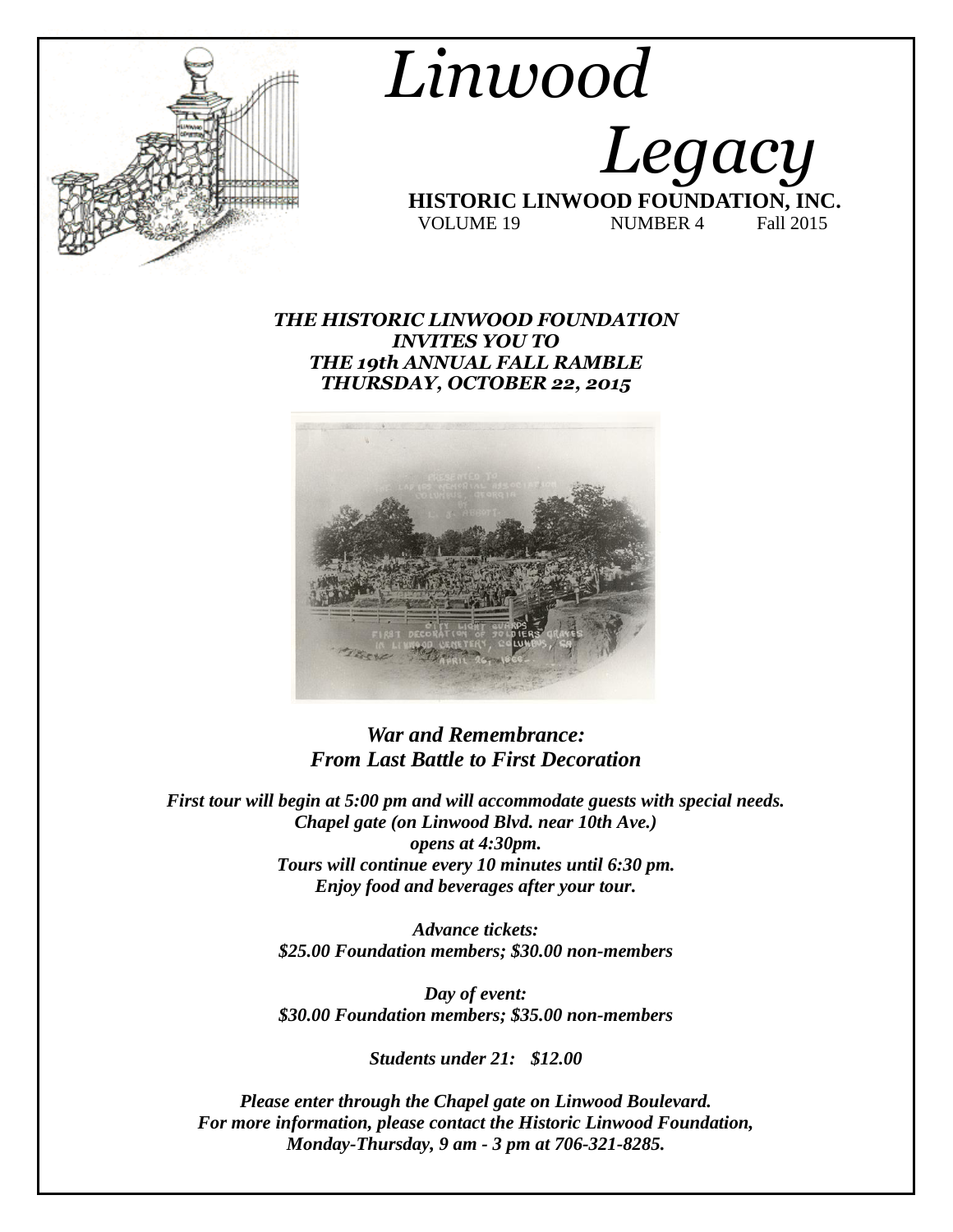#### **Historic Linwood Foundation**

#### EXECUTIVE COMMITTEE

Scott L. Boyce **Vice-President** Vacant **Secretary** Sally Plott **Treasurer** Donald Sando **Immediate Past President** John Page **Advisors** John S. Holt, Jr. Frazer Loomis

**Historian Emeritus** Mary Jane Galer \_\_\_\_\_\_\_\_\_\_\_\_\_\_\_\_\_\_\_\_\_\_\_\_\_\_

\_\_\_\_\_\_\_\_\_\_\_\_\_\_\_\_\_\_\_\_\_\_\_\_\_

#### **Historic Linwood Foundation**

BOARD OF DIRECTORS Michael Adams Eliza Brewer Ruth Calhoun Michael Kelso Warner Kennon Laura Murphy Celia Page David Roberts Carter Schondelmayer Mark Taylor Katherine J. Waddell John W. Walden, Jr.

\_\_\_\_\_\_\_\_\_\_\_\_\_\_\_\_\_\_\_\_\_\_\_\_\_

**Executive Dir. & Newsletter Editor** Jane Brady **Asst. Executive Director** Callie McGinnis **City Cemetery Division Mgr.** Deborah Abraham **Restoration Brick Mason** Jeremy Smith *Elite Masonry* **Monument Conservator** David Via *Stone Faces and Sacred Spaces*

\_\_\_\_\_\_\_\_\_\_\_\_\_\_\_\_\_\_\_\_\_\_\_\_\_

Dear Linwood Members and Friends,

 Can you believe fall has arrived?! This time of year is always busy for all of us, but I want you to remind you of our 19th Annual Fall Ramble. It will be on Thursday, October 22nd, and will start at 5:00. The theme this year is War and Remembrance: From Last Battle to First Decoration. Many people do not realize that the holiday the United States observes as Memorial Day started here in Linwood Cemetery. We invite you to come learn the truth about the origin of Memorial Day, and if someone ever tells you it started in Waterloo, NY, you can tell them no, it started in Columbus, Georgia! Advance Ramble tickets are \$25.00 for Historic Linwood Foundation members and \$30.00 for non-members. Day-of-event tickets are \$30.00 for members and \$35.00 for nonmembers. Student tickets (under 21) are \$12.00. Please enter through the gates at the chapel on Linwood Boulevard. Parking will be inside the cemetery. Gates open at 4:30 p.m.; police officers will provide parking directions. If you would like to volunteer in any way, just let me know.

 I don't know if you are aware, but this is the last issue of the *Linwood Legacy* that you will see City Cemetery Division Manager Deborah Abraham on the left side of this page. Deborah will be retiring effective November 1st. She was hired in 1999 to fill a temporary position in the Department of Public Works. Proving herself to be an outstanding employee, she was later promoted to full time status. In 2004, Deborah became the first female crew leader for the Cemetery Division. In 2005, her hard work and dedication paid off when her abilities secured her the position of Department of Public Works, Cemetery Division Manager. Deborah's responsibilities include the management of four historical cemeteries covering an area of 120 combined acres, maintaining and updating over 35,000 individual records, and working with the public to research and locate family plots and lots. On a daily basis, she manages a crew of employees, inmates, and community service laborers who maintain the grounds and prepare sites for funeral services. Needless to say, the city will be losing a very valuable employee, and Deborah will be missed very much. She has always been there to help when I have called, be it for chairs for the Ramble, something to do with the office or asking that the grass be cut at the chapel for an event. Deborah, the Historic Linwood Foundation will miss you very much!!! We wish you the best in your retirement!

 Just 2 days after our Ramble, the Riverdale-Porterdale Foundation will be remembering the circus train wreck that happened in Columbus with "A Carnival Tragedy: A Centennial Remembrance." There will be clowns, carnival food and re-enactors. Tickets are \$5.00, and can be purchased from the Dales Foundation. For more information, you can call the Riverdale Cemetery office at 706-653-4579.

 Once again, Linwood Cemetery will be host to the Columbus High School Freshman class. There will be 400 students in the cemetery learning the history of Columbus. So if you drive by on October 28th and 29th, don't be surprised when you see students all over the cemetery!

 Don't forget to order your Christmas wreaths! We have had several calls from members wanting to know if we would be selling the wreaths. The order form is included in this newsletter.

> Until next time, Jane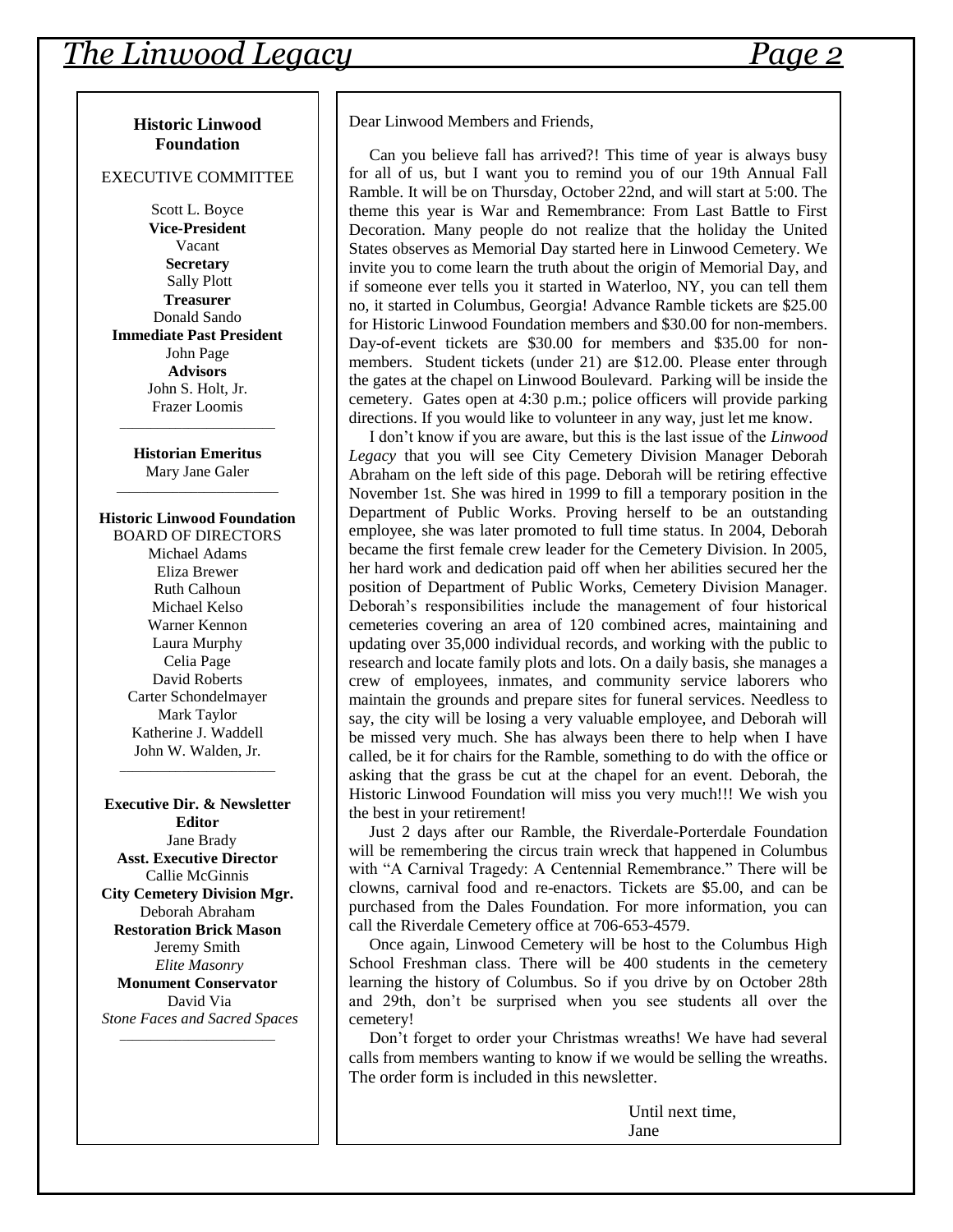## *The Linwood Legacy \_\_ \_\_\_ \_\_\_\_\_\_\_Page 3*

*Member Renewals for August 4, 2015 to September 15, 2015*

*Mr. D. Hal Averett Mr. and Mrs. Terence Keating Mr. and Mrs. Walker R. Bickerstaff Mr. and Mrs. Forrest Kelly Mr. and Mrs. Scott L. Boyce Mrs. Mary Dana Knight Mrs. Minnie R. Bradley Miss Dee Rainey Mr. and Mrs. David Brady Ms Joan Swift Redmond Ms Julia H. Brown Mrs. Barbara G. Rothschild Mrs. Martha B. Cargill Dr. and Mrs. Joseph J. Russell Mr. John R. Cargill, III Mr. and Mrs. Benjamin Saunders, Jr. Mr. and Mrs. Richard Coss Mr. and Mrs. Harry A. Westcott Mr. and Mrs. Gardiner W. Garrard Mr. and Mrs. Mark Youmans Mr. and Mrs. J. Madden Hatcher, Jr.*

*Mrs. Jerry M. Smith* 

*Welcome New Members August 4, 2015 to September 15, 2015*

*Mr. and Mrs. A. J. Land Mr. William Morgan and Mr. Steve Morse Mr. and Mrs. Donald Tommey*

*Memorials & Gifts August 4, 2015 to September 15, 2015 Historic Linwood Foundation is grateful for the generosity and support of the following donors:*

> *In Memory of J. Kyle Spencer Mr. and Mrs. Wright Waddell*

*From Our President: Scott L. Boyce*

**As you read about the upcoming Ramble in this issue, work continues in Linwood on several masonry projects relating to our successful Fort Foundation Matching Grant campaign. This is a multi-year restoration of numerous burial sites in Linwood.** 

**We look forward to hosting over 300 Ramble guests on October 22, and we invite all of our members to look around at the restoration work in the cemetery as they ramble through the cemetery.**

**This past April Linwood hosted the Sunday morning Easter service in the Lummus Chapel and, based on the ovation from the standing-room-only guests, this year's Ramble, continuing the theme regarding the end of the Civil War in Columbus, will be a must-see event.**

**Thanks to our Linwood staff, volunteers, sponsors, and members for their continued support of our 19th Ramble.**

> **Best, Scott**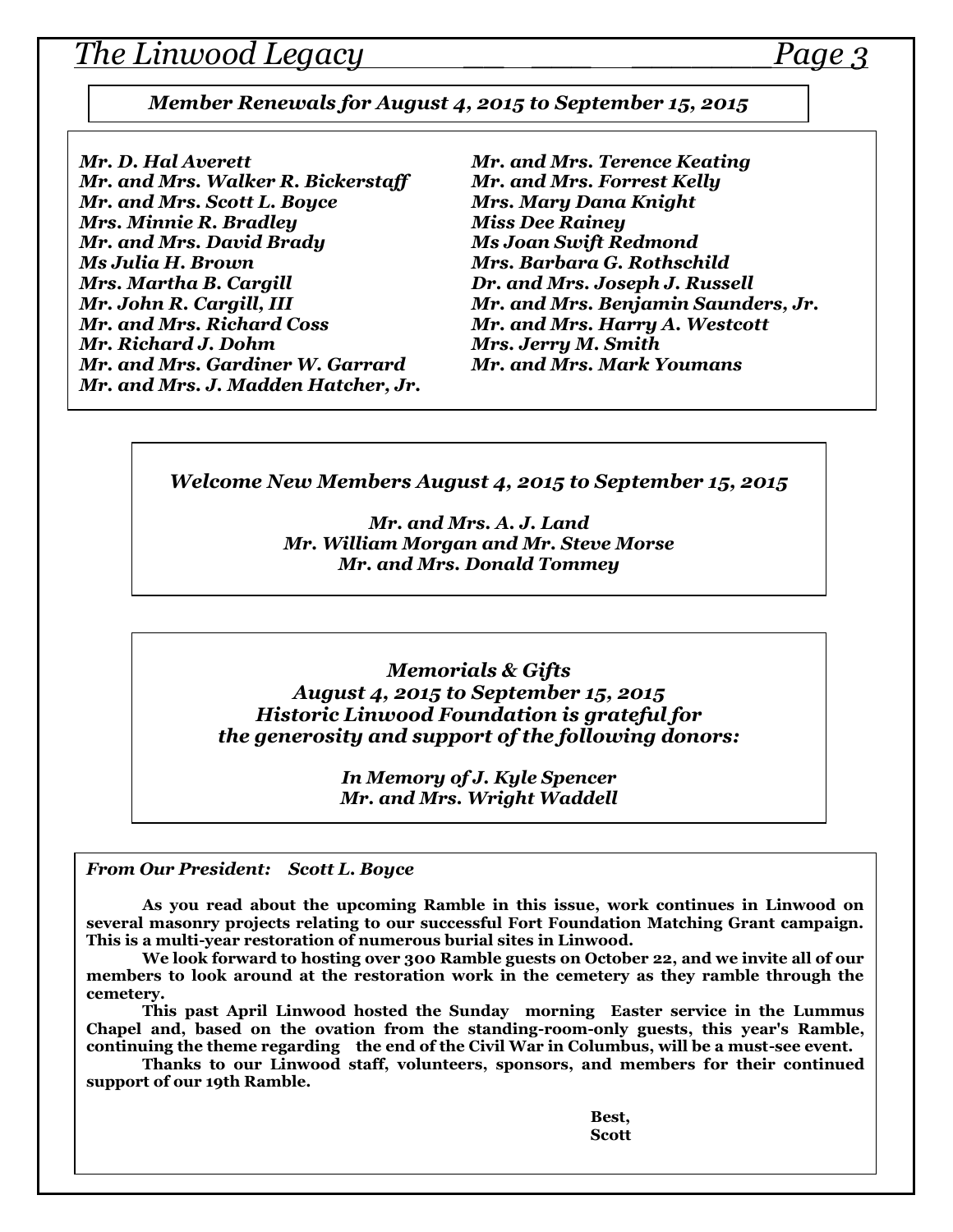## *The Linwood Legacy \_ \_\_ Page 4*



*Historic Linwood Foundation Wreath Sale Wednesday - Thursday December 2nd - 3rd, 2015 10:00 a.m. to 3:00 p.m.*

*T'is the season for The Historic Linwood Foundation's annual wreath sale! Each year many of you decorate your family lots, adopt a lot, or simply decorate your home with these lovely balsam fir wreaths. Last year many members adorned their lots with the wreaths, and our cemetery looked lovely during the holiday season. We order the wreaths from Maine and they are made of balsam fir, topped with a beautiful red ribbon. You can pick them up Wednesday or Thursday, December 2nd or 3rd from 10:00 a.m. to 3:00 p.m. Please come to THE GATEHOUSE to pick-up your wreaths. Please order your wreaths by Wednesday, November 25th.* 

*Clip coupon below and return to Historic Linwood Foundation, P.O. Box 1057, Columbus, GA* 

*31902 ------------------------------------------------------------------------------------------------------------------------------*

*Name:* 2.2 and 2.2 and 2.2 and 2.2 and 2.2 and 2.2 and 2.2 and 2.2 and 2.2 and 2.2 and 2.2 and 2.2 and 2.2 and 2.2 and 2.2 and 2.2 and 2.2 and 2.2 and 2.2 and 2.2 and 2.2 and 2.2 and 2.2 and 2.2 and 2.2 and 2.2 and 2.2 an

*Address:\_\_\_\_\_\_\_\_\_\_\_\_\_\_\_\_\_\_\_\_\_\_\_\_\_\_\_\_\_\_\_\_\_\_\_\_\_\_\_\_\_\_\_\_\_\_\_\_\_\_\_\_\_*

*Phone: \_\_\_\_\_\_\_\_\_\_\_\_\_\_\_\_\_\_\_\_ Email: \_\_\_\_\_\_\_\_\_\_\_\_\_\_\_\_\_\_\_\_\_\_\_\_\_\_\_*

*I would like to order \_\_\_\_\_\_\_\_\_ wreath(s) @ \$30.00 each. I will pick up the wreath(s) and place it myself. (Please enclose check made out to Historic Linwood Foundation.)*

*I would like to order \_\_\_\_\_\_\_\_ wreath(s) @ \$35.00 each. I would prefer that the Foundation place the wreath(s) on my family lot. (Please enclose check made out to Historic Linwood Foundation.)*

*Please indicate Lot Name and/or Location for wreath to be placed by the foundation:*

*For further information, please call 706-321-8285 Historic Linwood Foundation - P.O. Box 1057 - Columbus, GA 31902*

*\_\_\_\_\_\_\_\_\_\_\_\_\_\_\_\_\_\_\_\_\_\_\_\_\_\_\_\_\_\_\_\_\_\_\_\_\_\_\_\_\_\_\_\_\_\_\_\_\_\_\_\_\_\_\_\_\_\_\_\_\_\_\_\_\_\_\_*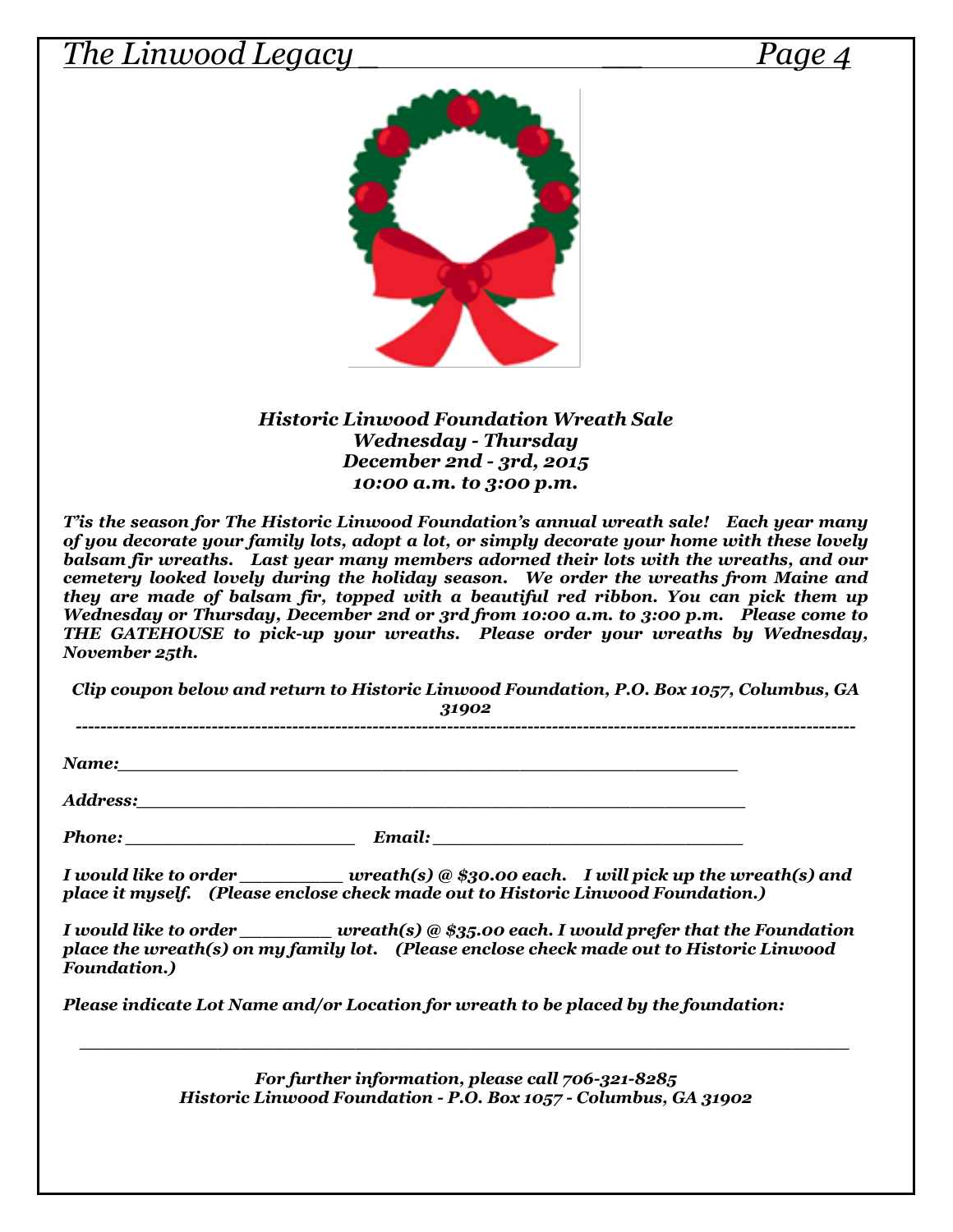## *The Linwood Legacy Page 5*

 *The Riverdale-Porterdale Cemetery Foundation, Inc. Invites You to a*

## *Circus Tent Memorial*



*DATE: Saturday, October 24, 2015*

*TIME: 11:00 a.m. – 2:00 p.m.*

*LOCATION: Riverdale Cemetery, 1000 Victory Drive, Columbus, GA*

*PROGRAM: Commemoration of the tragic crash of two trains near Columbus in 1915*

*Atlanta historian Kenneth H. Thomas, Jr. will give an illustrated presentation describing the 1915 crash of a carnival train coming to Columbus, Georgia and Girard, Alabama and a Central of Georgia passenger train. A wreath laying service will follow at the circus tent-shaped monument, led by Rev. James C. Elder, Jr. of First Baptist Church. Re-enactors will also participate, representing Mr. Con. T. Kennedy, owner of the traveling show; Miss Hazel Kempf, a survivor of the crash; and Baggage Master Frierson from the passenger train. These characters will bring the situation to life, and they will interact with guests and relate their stories during the afternoon, as attendees meet carnival characters, enjoy cemetery tours and visit an exhibit displaying scenes of Columbus in 1915.*

*MUSIC: Bob Barr Community Band*

*FOOD: Hot dogs and other carnival-type lunch will be available from vendors*

*ENTRY: \$5 tickets can be purchased after October 1st from Foundation Trustees, from the Riverdale Building, or at the entry to the event.*